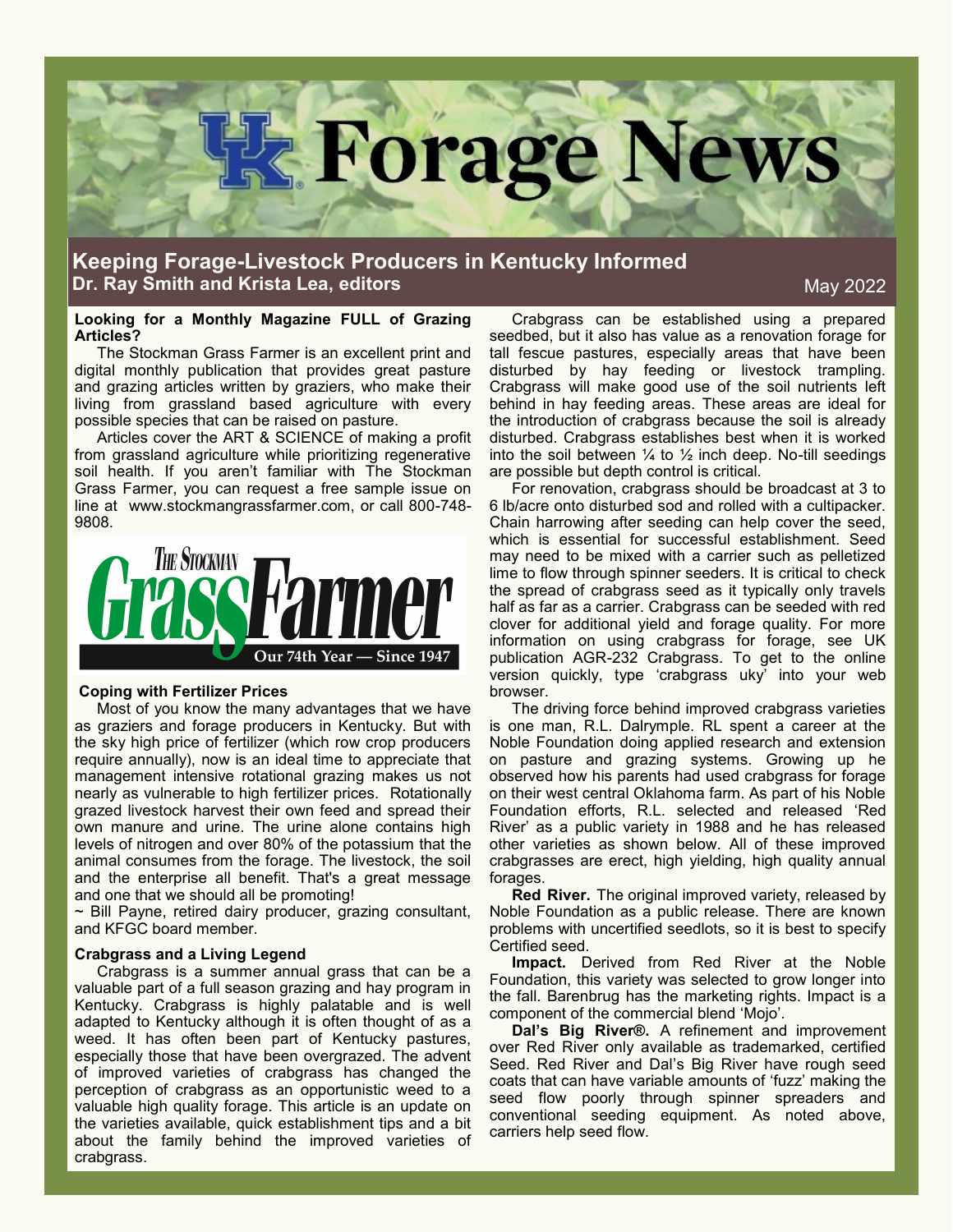# **Forage Timely Tips: May**

- Start hay harvests for quality forage. Consider making baleage to facilitate timely cutting.
- Seed warm season grasses for supplemental forage once soil temperature is at 60 F.
- Clip, graze, or make hay to prevent seedhead formation.
- Rotate pastures as based in height rather than time.
- Consider temporary electric fencing to subdivide larger pastures and exclude areas for mechanical harvesting.
- Scout pastures for summer annual weeds and control when small.

**Quick-N-Big®.** Quick-N-Big was released in 2010 and was selected to germinate earlier and provide quicker earlier growth than Red River or Dal's Big River. It is very upright in its growth habit.

**Quick-N-Big Spreader®.** Released in 2016, this variety is much like Quick-N-Big except it tends to root more around the crown, if there is space to spread. Quick -N-Big and Quick-N-Big Spreader have smooth seed coats and flow more readily than Red River and Dal's Big River.

**Mojo**. Mojo is a commercial blend of Impact and Red River varieties, owned and distributed by Barenbrug. Mojo is only available as coated seed, and the coating comprises 50% of the bag. Coating greatly improves the ability of the crabgrass to flow through drills and spread from spinner seeders.

Crabgrass usage in Kentucky is growing, such as producing grass finished beef at Michael Palmer's farm in Marshall County. Having a high quality summer grass alternative that can complement tall fescue is a valuable option.

I am sure R.L. would be work pretty hard to deflect any accolades for this work. Yet accolades are due. In my opinion he is one of the legends of forage agriculture, both for improved crabgrasses as well as a career of contributions to farmers and ranchers. And it is a privilege indeed to know a living legend.  $\sim$  Dr. Jimmy Henning, originally published in Farmer's Pride.

## **Pub of the Month: Fescue Toxicosis**

This is an important publication right now since May and June are when the toxins in tall fescue are at their highest. Authored by UK's Drs. Arnold, Gaskill, and Smith, it explains fescue toxicity and describes the ways you can manage around this issue on your farm. The last part of the publication describes the sampling methods and labs to send fescue samples to determine how much endophyte is in your field and the level of toxin (ergovaline) that is present. To access this publication go to the UK Forage Website under Livestock Disorders or the direct link for this publication http:// www2.ca.uky.edu/agcomm/pubs/ID/ID221/ID221.pdf

# **Pub of the Month: Managing Legume-Induced Bloat in Cattle**

nitrogen, and improves pasture quality and animal performance. These are huge benefits, but bloat can be a concern. This is a valid concern, but this publication describes simple steps that every producer can take to reduce the risk of bloat. It also describes how bloat occurs and the symptoms to watch for. Special thanks to Dr. Jeff Lehmkuhler for taking the lead in writing this publication. To access this publication go to the UK Forage Website under Livestock Disorders or the direct link for this publication http://www2.ca.uky.edu/agcomm/ pubs/id/id186/id186.pdf

# **Novel Endophyte Fescue Conversion begins in the spring**

Kentucky 31 (K31) tall fescue is without question the dominant forage species and variety in Missouri and the eastern U.S. and it is for good reason. E.N. Fergus, forage specialist from the University of Kentucky in the 1930s and 1940s, did a great favor for the livestock industry, when he propagated K31 fescue.

Fescue in general is palatable with outstanding quality at early growth. It can tolerate abusive grazing better than most other forages and survives drought, diseases, insects and cold weather. Fescue provides a consistent amount of fall and winter grazing very cheaply and better than any other perennial forage we grow. The seed is readily available and it is easy to establish.

Despite all the positive benefits of K31 fescue, the obvious downside is the endophyte and the toxicity created by it for livestock that affects performance.

Forage specialists do not

promote replacing K31 fescue completely. However, livestock producers who learn how to use it and/or supplement



systems with other forage options, are ahead of the curve on dealing with the drawbacks. Too many Missouri livestock producers depend solely on K31 fescue for pasture and hay. **(continued on page 3)**

# **Upcoming Events (see Forage website for details and to register, click on EVENTS)**

June 16—Equine Farm and Facilities Expo, Lexington, KY

Aug 11—Eastern KY KFGC Field day, Quicksand, KY Oct 3-6 Eastern Native Grass Symposium, Louisville October—KY Grazing Conference

Nov 14-17—World Alfalfa Conference, San Diego, CA May 14-19, 2023—International Grassland Congress,

Covington, KY **Subscribe or access full articles at the UK Forage Website** 

**www.forages.ca.uky.edu. Go to the forage website to access the "KY Forages YouTube Channel" for** 

**recordings of recent KY forage conferences.** 

White and red clover in pastures reduces the impact of fescue toxicosis, provides free **SCC DIUC**.